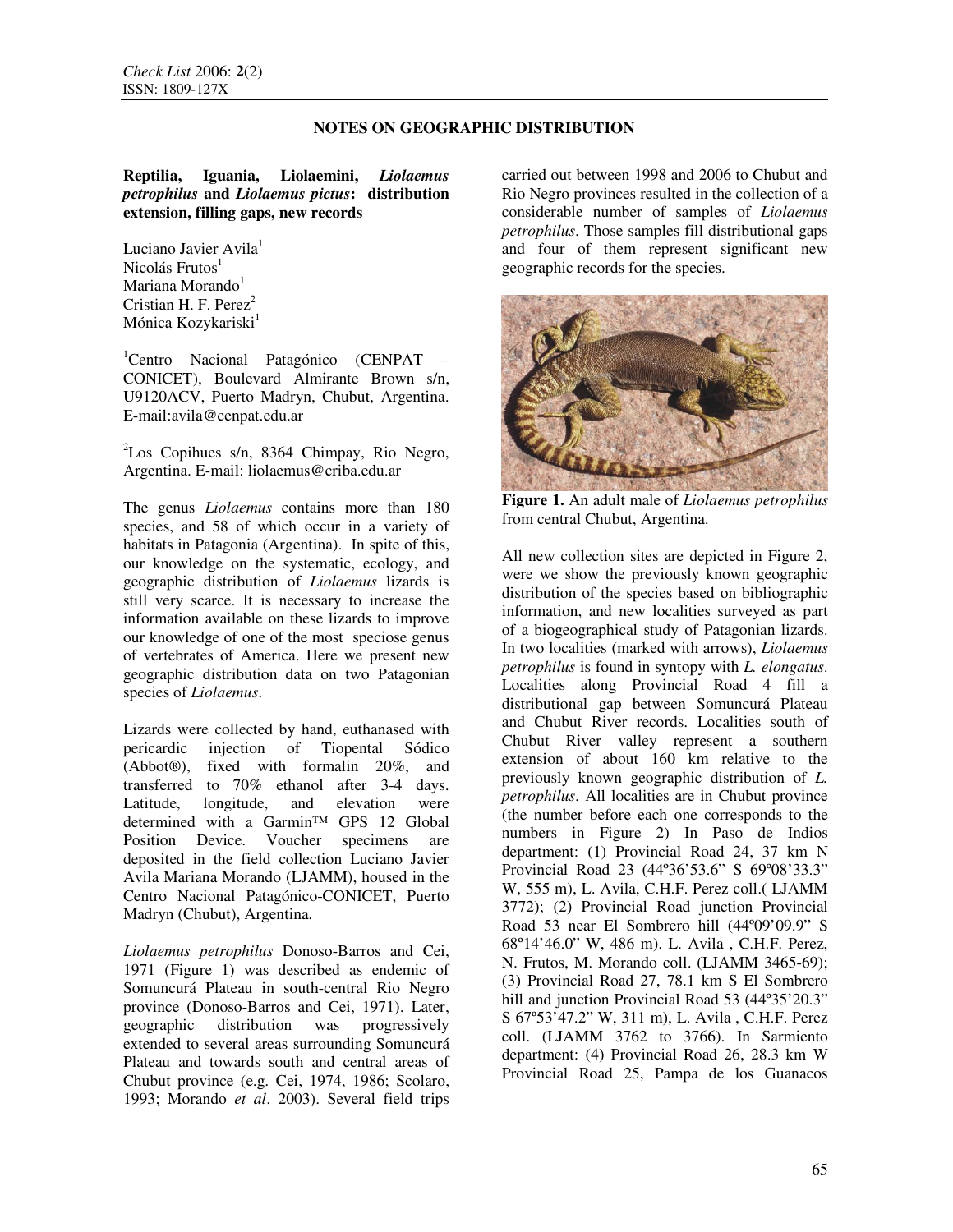(45º22'47.4" S 68º34'47.2" W, 287 m). L. Avila, C.H.F. Perez coll. (LJAMM 3803-04).



**Figure 2.** Geographic distribution of *Liolaemus petrophilus* in southern Patagonia, Argentina. Encircled numbers = localities cited in the text; Arrows with numbers = localities of syntopy between *Liolaemus petrophilus* and *L. elongates*; Black star  $=$  type locality; Green outlined area  $=$ approximately extension of the Somuncurá Plateau; Black dots = bibliographic records; red encircled dots = new localities in LJAMM collection (localities separated with less than 5 km from each other were pooled and only one dot is marked); Line-dots = provincial limits; Grey lines = National and provincial roads. Main towns and geographic landmarks are included.

*Liolaemus pictus* Duméril and Bibron, 1837 (Figure 3) is one of the few semiarboreal lizards of the genus, distributed in the northern region of the *Nothofagus* rainforest of Argentina and Chile. In Chile is one of the most southerly distributed lizard species  $(37° S - 43° S)$ , while is only marginally distributed in Argentina, mainly in the Nahuel Huapi and Lanin National Parks areas.

Five subspecies have been described according to morphological traits: *Liolaemus pictus pictus*  (Duméril and Bibron, 1837) inhabiting the mainland from Concepción to Puerto Montt (37˚ - 41˚ S), Chile (Donoso-Barros, 1966, 1970; Veloso and Navarro, 1988), *L. p. argentinus* Müller and Hellmich, 1939 from Río Negro Province in Argentina (Donoso-Barros, 1966; Cei and Williams, 1984; Cei, 1986), *L. p. chiloensis*  Müller and Hellmich, 1939 from Chiloé Island, Chile (Müller and Hellmich, 1939), *L. p. talcanensis* Urbina and Zúñiga, 1977 in Talcan Island, Chile (Urbina and Zúñiga, 1977), and *L. p. major* Boulenger, 1885 from islands in the vicinity of Chiloé Island (Donoso-Barros, 1966). A recent work by Pincheira-Donoso and Nuñez (2005) did not recognize *L. p. major* but they described two new subspecies from Chile, *L. p. codoceae* and *L. p. septentrionalis*. But we prefer to be conservative about the nomenclatural problems with this group.

For Argentina two subspecies were cited in the literature, *Liolaemus pictus pictus* and *L. pictus argentinus* (Cei and Williams, 1984; Müller and Hellmich, 1939). Cei and Williams (1984) ), based on a few samples from the Museo de La Plata collected by Francisco P. Moreno Expedition, cited the presence of *Liolaemus pictus pictus* in two localities of Argentina, Junín de los Andes and Las Lajas in Neuquén province. Two of us (LJA and MM) made several field trips to both areas and we were unable to find this species or suitable habitats for it. Las Lajas region is relatively far away of any woodland and is improbable that woodland boundaries were extended there in late XIX century. Junín de los Andes area is in the limit between the forest and the Patagonian steppe and we never found *L. p. pictus* there. We suspect that samples in Museo de La Plata referred by Cei and Williams (1984) were probably collected western to these localities and labeled with the nearest named locality at that time. Then, we suggest that only the subspecies *L. pictus argentinus* must be considered as distributed in Argentina as suggested by Müller and Hellmich (1939). The majority of the localities for this subspecies cited in the literature are restricted to Rio Negro and Neuquén provinces (Cei, 1986). A detailed geographical survey carried out in Nahuel Huapi and Lanín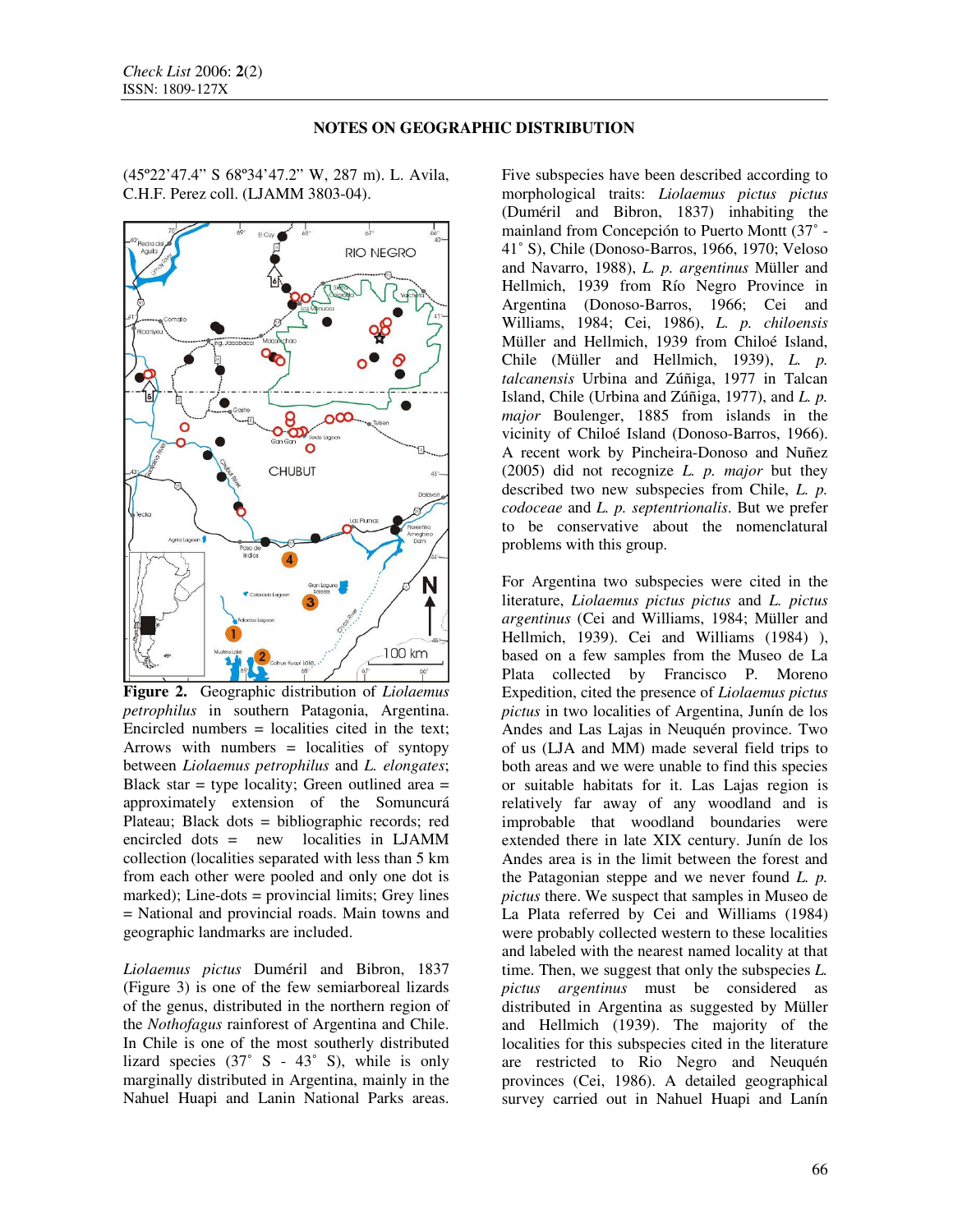National Parks was made by Christie (1984) but without any reference to voucher specimens. Cei (1986) stated that the species is present in andean forest of Neuquén, Rio Negro and Chubut provinces mentioning the possibility that its distribution follow the remnants of *Nothofagus* forest south to Buenos Aires Lake in Santa Cruz province. However, in its distribution map only the localities in southwestern Rio Negro province (Nahuel Huapi Lake and El Bolsón region) and around Buenos Aires Lake are marked without any locality in western Chubut. Christie (1984) stated that *Liolaemus pictus argentinus* is the only woodland lizard found south of Nahuel Huapi Lake. After several field trips, we did not found any *Liolaemus pictus* population around Buenos Aires Lake, and suitable habitats are scarce at least in this Argentinean region. In the Chilean region, *Liolaemus pictus* subspecies are not known south of 43º S (Vidal et al., 2006) and recent surveys in the Aysen region (at the same latitude of Buenos Aires Lake) did not register this species (P. Victoriano, pers. com.).



**Figure 3.** An adult male of *Liolaemus pictus* from Neuquén, Argentina.

Herein we report a new record that fills a gap between the previously published localities but also represents a significant extension in geographic distribution if we consider only as consistent information the geographic data supported with vouchers specimens of herpetological collections. Two specimens of *Liolaemus pictus* were collected at Ruta Provincial 44, 24.6 km S Corcovado, L. Avila , M. Kozykarisky, N. Frutos, coll. (LJAMM 6515, 6516) (71º24'37.6" S 43º42'08.1" W, 660 m) on 19 March 2006, in a rocky slope along the road, representing the first locality of the species cited for western Chubut province (Figure 4). This locality is about 180 km southern of El Bolsón, Rio Negro, the southernmost locality cited by Cei (1986). Our small sample for Corcovado area is tentatively assigned to *Liolaemus pictus argentinus*, but validity of this subspecies require further study because diagnostic characters to differentiate both subspecies are weak in a broad geographic context.

### **Acknowledgments**

We thank to F. Breitman, L. Camporro, D. Udrizar Saugthier (CENPAT-CONICET), J. W. Sites, Jr., and K. Dittmar (Department of Integrative Biology, Brigham Young University) for help in the field work. Financial support for field work was provided by grants (PEI 0178/98, 6397/03, 6569/05, PIP 6469/06) from Consejo Nacional de Investigaciones Cientificas y Tecnicas (CONICET), and funds from the Department of Integrative Biology, M. L. Bean Museum Life Sciences, and Kennedy Center for International Studies at Brigham Young University, Provo, USA. We also acknowledge the NSF "Partnership for International Research and Education" award (OISE 0530267) for support collaborative research on Patagonian biodiversity, granted to the following institutions (listed alphabetically): BYU, CENPAT, Dalhousie Univ., Darwinion Botanical Inst., Univ. Austral de Chile, Univ. de Comahue, Univ. de Concepción, and Univ. of Nebraska. Permits for field collection were provided by Fauna authorities of Chubut and Rio Negro provinces (A. Contreras and M. Faillá). We thank Mara Cintia Kiefer for her helpful comments on the first draft of the manuscript.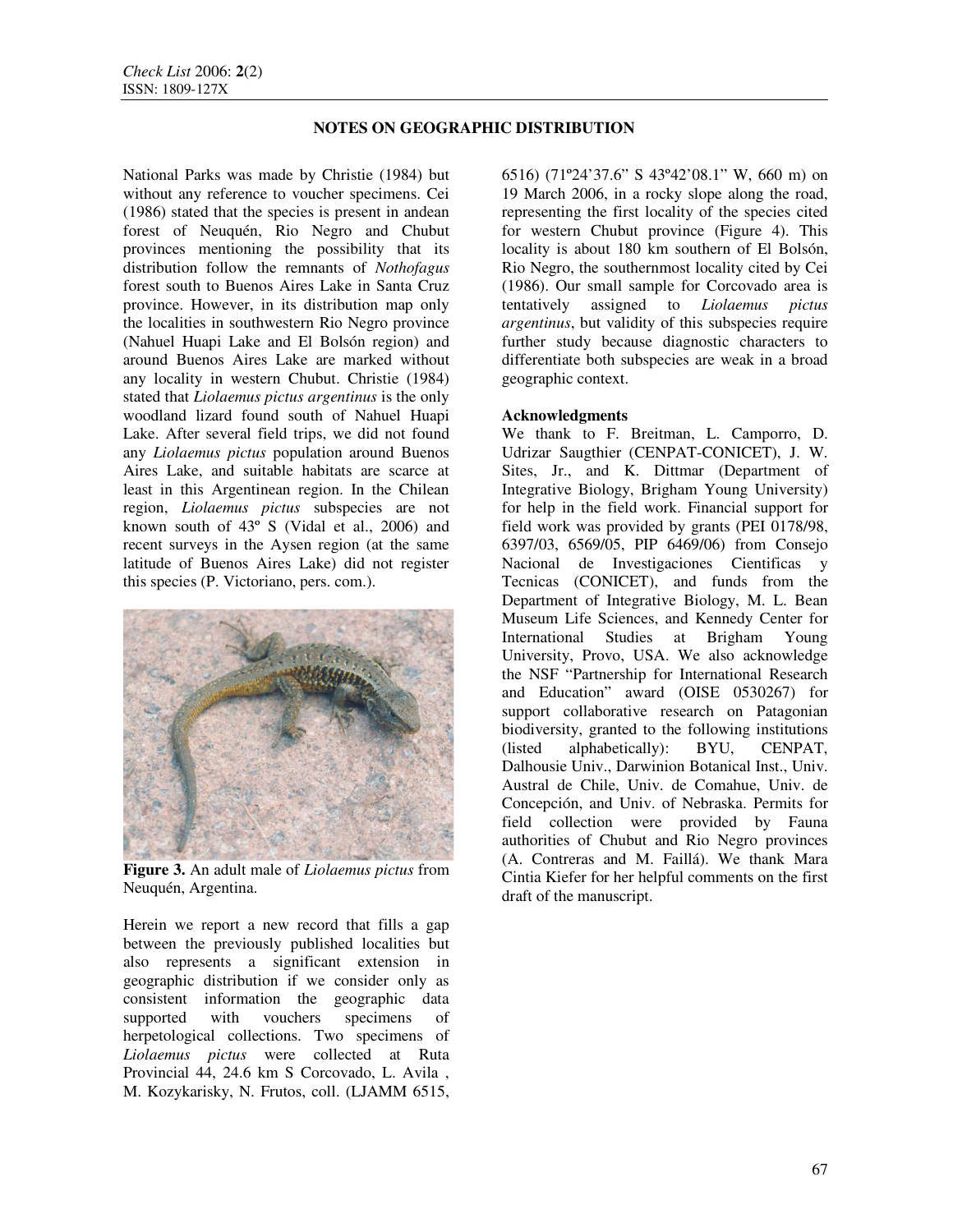

type locality of *L. p. argentinus*; Dotted green circled area around Buenos Aires Lake = La Plata Museum sample of *Liolaemus pictus argentinus* cited by Cei and Williams (1984); Black dots  $=$ localities cited by Cei (1986). Green area = Nahuel Huapi and Lanín National Parks surveyed by Christie (1984); Red dotted line in southern Chile = the southern limit of distribution for *L. pictus* according to the literature; Red dots = localities for *L. pictus pictus* cited by Cei and Williams (1984). Line-dots = provincial limits. Blue line = Chile and Argentina boundaries. Main roads, lakes, and cities are marked in the map.

#### **Literature cited**

- Cei J. M. 1974. Revision of the patagonian iguanid of the *Liolaemus elongatus* complex. Journal of Herpetology 8(3): 219-229.
- Cei J. M. 1986. Reptiles del centro, centro-oeste y sur de la Argentina. Herpetofauna de las zonas áridas y semiáridas. Museo Regionale di Science Naturali di Torino. Monografie. 14: 1-327.
- Cei J. M. and L. J. Avila. 1998. Reconocimiento de la categoría de especie para *Liolaemus petrophilus* (Squamata: Tropiduridae: Liolaeminae). FACENA 15: 75-80.
- Cei J. M. and J. W. Williams. 1984. Las colecciones Herpetológicas de la expedición patagónica de Perito Moreno (Marzo-Abril de 1896) y las formas Argentinas de *Liolaemus* del grupo *pictus*. Revista Museo La Plata 13, Zoología.(139): 183-194.
- Christie M. J. 1984. Informe preliminar del Relevamiento de fauna de los Parques Nacionales Lanín y Nahuel Huapi. Anfibios y Reptiles. Administración de Parques Nacionales, Bariloche, 45 pp.
- Donoso-Barros R. 1966. Reptiles de Chile. Editorial Universidad de Chile. Santiago. 458 pp.
- Donoso-Barros, R. 1970. Catalogo herpetológico Chileno. Boletín Museo Nacional de Historia Natural, Santiago 31: 49-124.
- Donoso-Barros, R. and J. M. Cei. 1971. New lizards from the Patagonian volcanic plateau of Argentina. Journal of Herpetology 5(3-4): 89-95.
- Morando M., L. J. Avila and J. W. Sites Jr. 2003. Sampling strategies for delimiting species: genes, individuals, and populations in the

**Figure 4.** Geographic distribution of *Liolaemus pictus* in central west Patagonia, showing the new locality for the species (orange dot). Black star  $=$